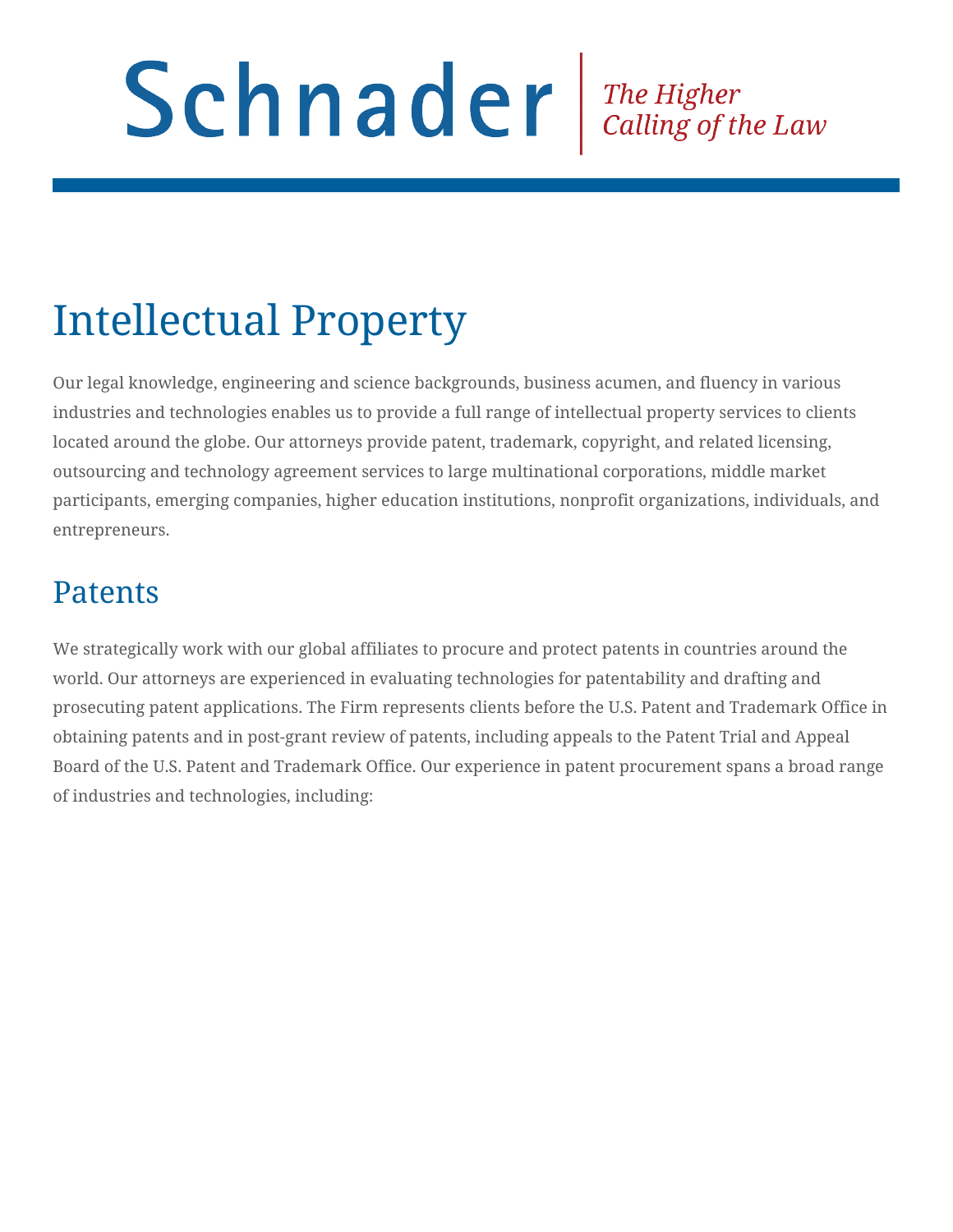- Medical devices
- Energy production systems
- Computer software, including software for the financial and medical industries
- Integrated circuit manufacturing and design
- Exercise and sports equipment
- Document, mail and package processing and handling technologies
- Automotive-related inventions, including manufacturing equipment, and chemicals and tools for automobile repair and maintenance
- Semiconductor device packaging
- Camera technology
- Optoelectronic devices
- Chemical processes
- Industrial manufacturing equipment
- Stored data protection
- Environmental remediation and sampling technology
- Manufacturing methods
- Mechanical devices, including fasteners, support structures for tools and pet supplies
- Surgical training and instruction aids
- Furniture and decorative items

#### Representative matters include:

- Procured domestic and foreign patents for inventions directed to energy production systems with reduced carbon output.
- Obtained patent protection in the U.S. and abroad for camera-related technology developed by an inventor who is an inductee into the National Inventors Hall of Fame.
- Conducted due diligence related to a client's potential investment in a company facing a patent infringement claim. This included assessing the scope of the subject patent directed to the configuration of a computer network running a gaming program and evaluating the infringement claim.
- Prepared and prosecuted patent applications directed to commercial, high-speed document processing machines.
- Counseled clients against whom assertions of infringement were made based on the use of computer-implemented methods as part of clients' website.
- Prepared and prosecuted patent applications for computer implemented inventions developed for use by the U.S. military.
- Obtained patent protection for clients in the telecommunications and semiconductor industries directed to computer chip manufacturing processes, such as photolithography and chemicalmechanical planarization and polishing.

## Trademarks

Schnader's Intellectual Property Practice Group registers, maintains and protects trademarks for domestic and foreign clients. Our docket of over 2,600 U.S. and foreign applications and registrations includes marks used in a broad range of industries, such as pharmaceutical, automotive, clothing, food and consumer products. We also oversee the trademark portfolios of higher education entities, comprising marks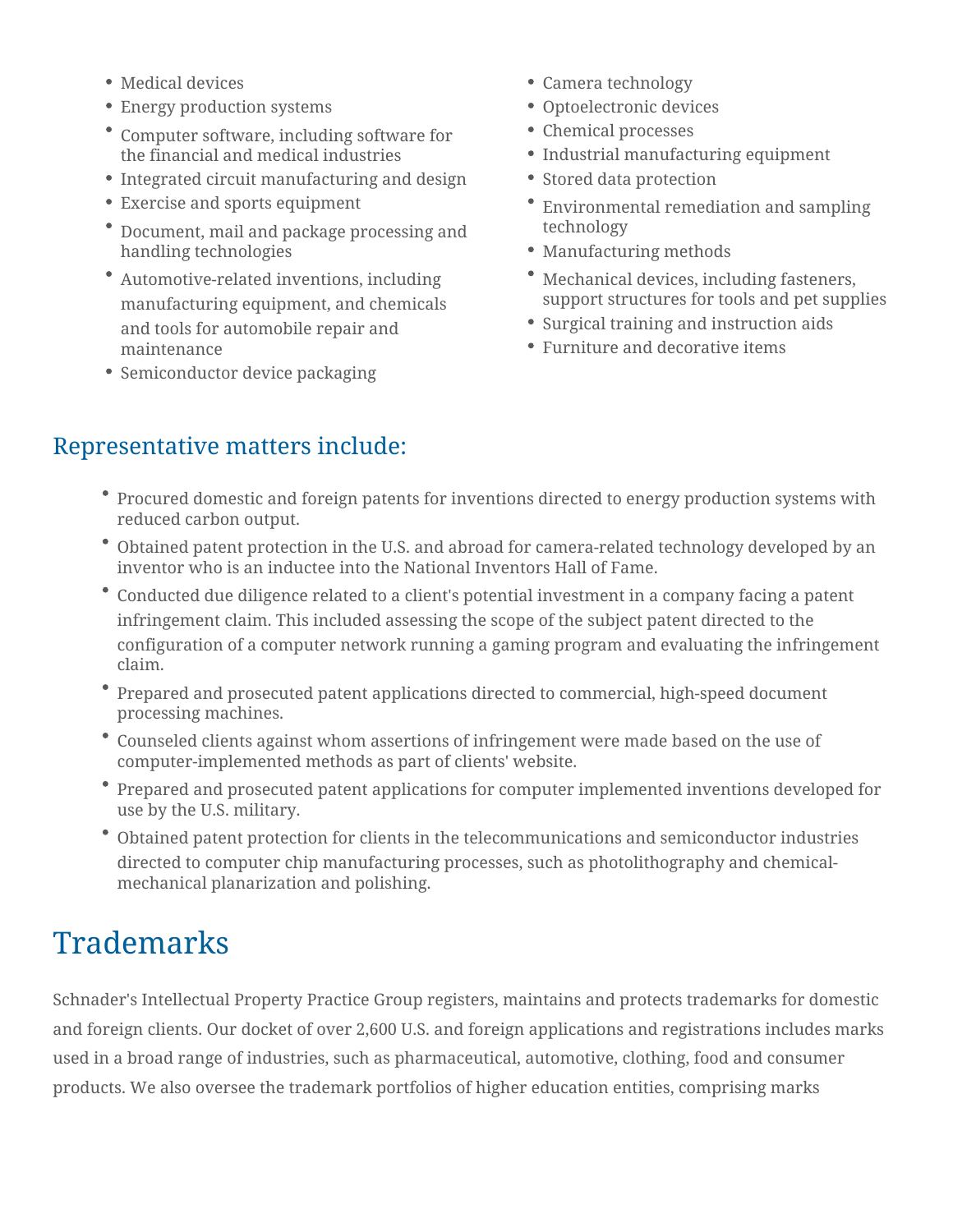associated with academic and athletic programs.

We advise our clients on selection and protection of brand names, slogans and source identifiers to distinguish their goods and services from those of competitors. We evaluate the benefits of securing trademark registrations throughout the world and handle the registration process. We represent clients in contested proceedings before the Trademark Trial and Appeal Board of the U.S. Patent and Trademark Office.

#### Representative matters include:

- Develop and protect university trademark portfolios, including coordinating efforts of athletic personnel and in-house counsel, to maximize licensing fees.
- Registered trademarks in China that were previously blocked by a trademark "pirate."
- Represented a large research and clinical care organization in Pennsylvania with the protection and defense of their trademarks.
- Negotiated the settlement of a claim that a U.K. client's use in the U.S. of its internationally protected trademark infringed the rights of a U.S. trademark owner.
- Protected marks on behalf of a university against unauthorized use by various business consulting services companies.
- Counseled client on the selection and adoption of new names and logos for its various gaming activities and registered the selected marks in the U.S. Trademark Office.
- Protected the house mark for a pharmaceutical client and prevented registration of similar marks for competing pharmaceuticals.
- Guarded a well-known food franchisor's mark against infringing use from one of its competitors.

## Copyrights

Schnader assists clients in protecting original works of authorship by obtaining registration in the U.S. Copyright Office. We also counsel clients on copyright fair-use issues. Our firm provides copyright services related to websites, audiovisual works, computer software, paintings, jewelry, furniture, music and literature. We also advise clients on issues involving ownership and adaptation of works that may be subject to copyright. We enforce clients' rights and secure compliance with settlements arising from copyright proceedings.

#### Representative matters include:

- Represented clients in the publishing industry in licensing copyrights for translated works and the original works in English.
- Prepared agreements to license original compositions and recorded performances by composer/musician to publisher.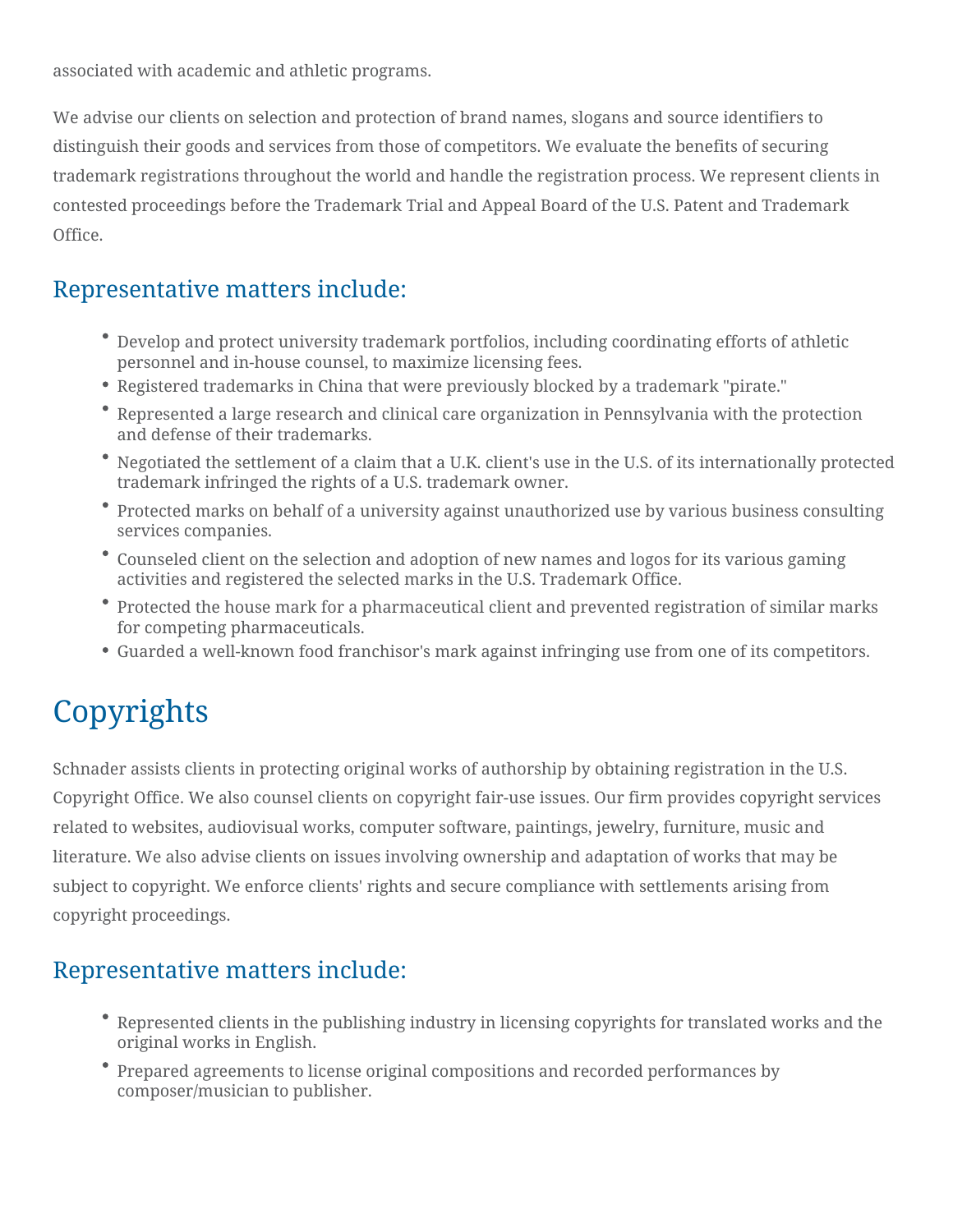- Counseled a copyright owner on terms of agreement transferring rights to produce movies and television series based on a book series.
- Registered copyrights in clients' computer software and website content.
- Negotiated a comprehensive license agreement for technology, know-how, and copyrights in related documents.
- Counseled a business on the merits of a publisher's assertion that the business violated a license agreement by internally distributing copies of newsletters.
- Advised a client on copyright protection of product manuals and parts lists in the automotive industry.
- Counseled a jeweler on the ownership of copyrights in jewelry designs created by a freelance designer.

## Technology Transactions and Outsourcing

Our attorneys are experienced in areas of the law relating to the commercialization of technology, including intellectual property licensing, restrictive covenants, privacy issues, free-speech issues and antitrust issues. We have handled numerous high-profile matters involving online commerce and complex technology, and business process outsourcing transactions. Representing clients who operate social media websites, search engines, and portals, we create and review terms of use and privacy policies governing such issues as the distribution of customer content, privacy and payment and potential advertising opportunities.

We negotiate and draft intellectual property ownership agreements, both as stand-alone contracts and as adjunct documents to employment or independent contractor agreements, and licensing, leasing, and acquisition transaction agreements. We facilitate the ownership transfer of intellectual property associated with acquisitions and within business entities, by assigning and recording rights in the U.S. and foreign countries. We represent both banks and borrowers where the proceeds of the loan will be used for the purpose of acquiring technology or where intellectual property is provided as security for the loan. We also assist clients in protecting and maintaining intellectual property during bankruptcy proceeding.

#### Representative matters include:

- Represented a major equipment leasing firm in the negotiation and preparation of licensing agreements and service level agreements to establish an Internet portal automating decisionmaking on credit requests by the firm's customers.
- Reviewed and drafted advertising terms and conditions for product placement (media buys) on retail websites.
- Represented major financial institutions in the negotiation of data licenses, check-clearing, and electronic-trading agreements.
- Represented a large credit card processor in outsourcing the printing and mailing of invoices and statements.
- Conducted IP audits/assessments in connection with technology and licensing transfers for mergers